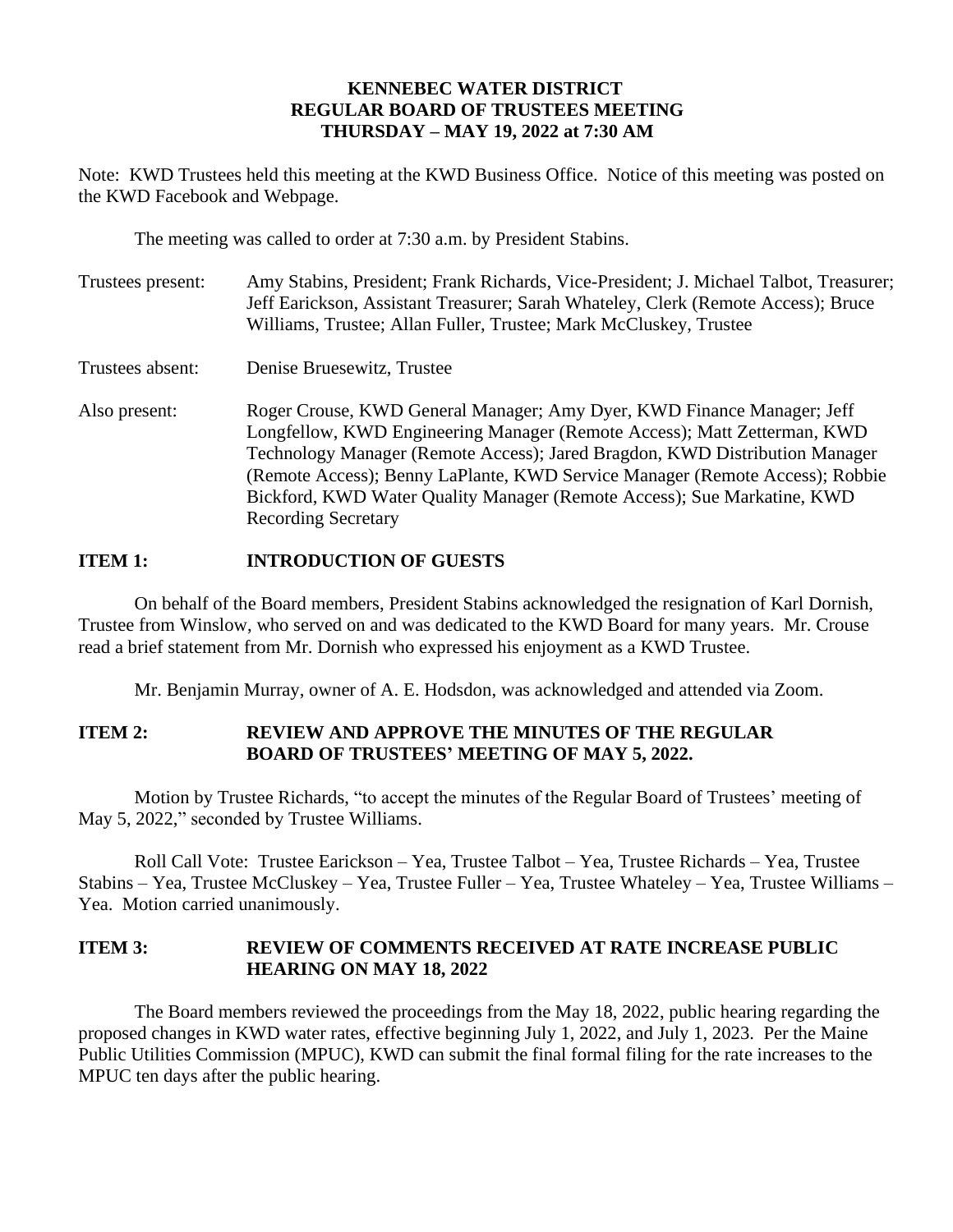#### **ITEM 4: REVIEW AND APPROVAL OF ACCOUNT WARRANT**

Motion by Trustee Talbot, "to ratify the May 19, 2022, total warrant of checks released for \$75,725.17," seconded by Trustee Earickson.

Roll Call Vote: Trustee Earickson – Yea, Trustee Talbot – Yea, Trustee Richards – Yea, Trustee Stabins – Yea, Trustee McCluskey – Yea, Trustee Fuller – Yea, Trustee Whateley – Yea, Trustee Williams – Yea. Motion carried unanimously.

# **ITEM 5: REVIEW OF APRIL 2022 FINANCIAL REPORTS**

The Trustees were provided with the April/Year-to-Date 2022 Financial Statements and Accounts Receivable Aging Report, and a brief review was conducted.

### **ITEM 6: REVIEW OF 2021 FINANCIAL AUDIT REPORTS**

The Board members were provided with the 2021 annual financial audit reports prepared by Runyon, Kersteen, Ouellette (RKO). Mr. Crouse and Mrs. Dyer answered questions from the Trustees regarding these reports. It was the consensus of the Trustees to have a representative from RKO attend a future meeting to summarize the results of the 2021 financial audit.

#### **ITEM 7: APPROVALS/MOTIONS NEEDED**

### **A. Approval of Maine Public Utilities Commission Annual Regulatory Assessment - \$27,723**

### **i. The 2021 Assessment was \$24,464**

Mr. Crouse informed the Trustees that the Maine Public Utilities Commission (MPUC) Annual Regulatory Assessment is \$27,723. This amount is determined by annual revenues of a utility, and the percentage of time spent by MPUC's staff for water-utility related items in proportion to other utilities.

Motion by Trustee Fuller, "to authorize the payment of \$27,723 to the Maine Public Utilities Commission for the Annual Regulatory Assessment Fee," seconded by Trustee Richards.

Roll Call Vote: Trustee Earickson – Yea, Trustee Talbot – Yea, Trustee Richards – Yea, Trustee Stabins – Yea, Trustee McCluskey – Yea, Trustee Fuller – Yea, Trustee Whateley – Yea, Trustee Williams – Yea. Motion carried unanimously.

#### **B. Other**

In order to proceed with the grant application for the funding under the Northern Border Regional Commission for the Chase Avenue Pump Station upgrade project, the Board needs to adopt a resolution authorizing the General Manager to make application on behalf of KWD. (See full resolution following conclusion of minutes.)

Motion by Trustee McCluskey, "to adopt the Northern Border Regional Commission State Economic and Infrastructure Development Investment Program resolution authorizing Mr. Crouse, KWD General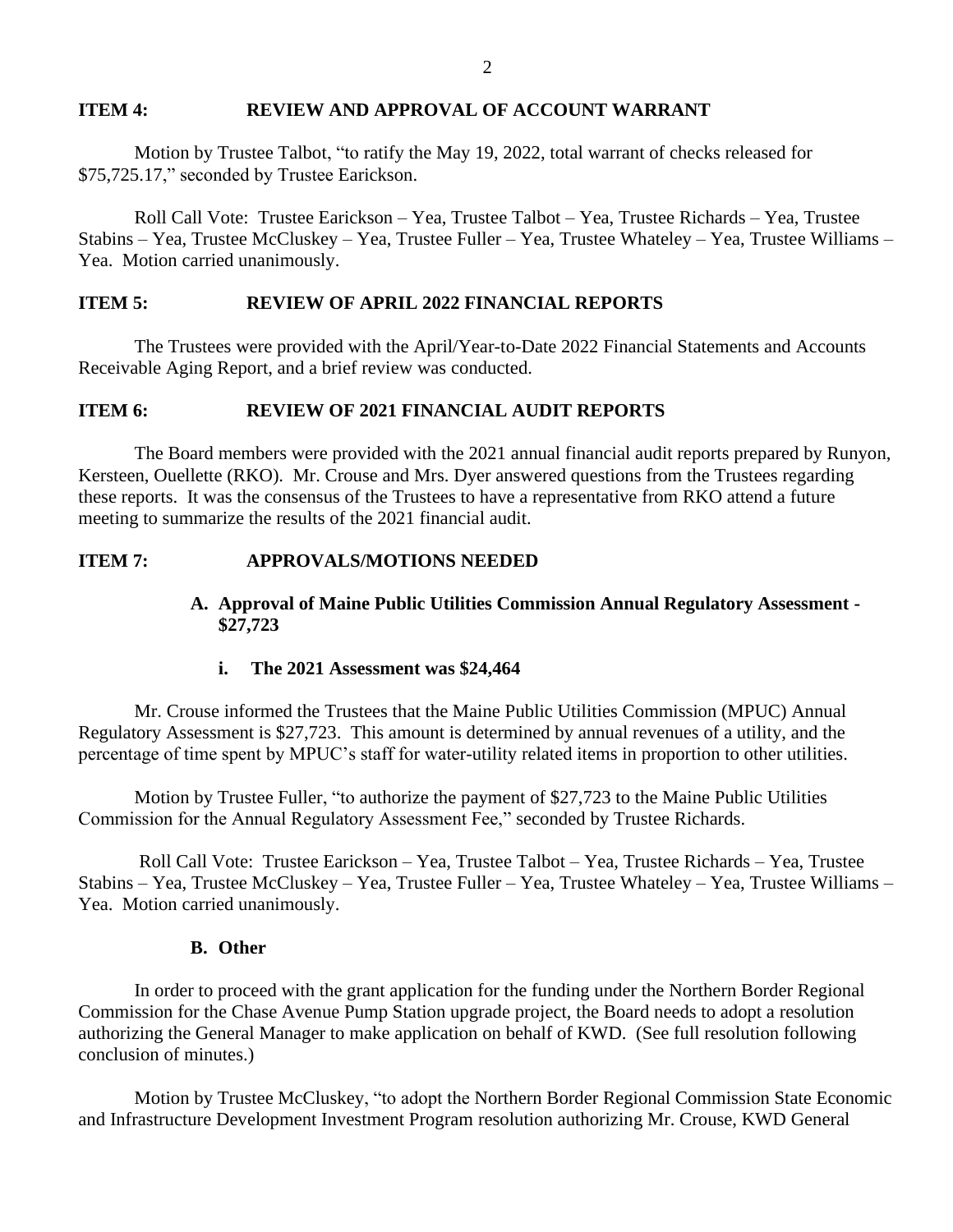Manager, to submit and sign a grant application and future documentation on behalf of KWD," seconded by Trustee Earickson.

Roll Call Vote: Trustee Earickson – Yea, Trustee Talbot – Yea, Trustee Richards – Yea, Trustee Stabins – Yea, Trustee McCluskey – Yea, Trustee Fuller – Yea, Trustee Whateley – Yea, Trustee Williams – Yea. Motion carried unanimously.

# **ITEM 8: GENERAL MANAGER'S REPORT**

The Trustees were provided with the General Manager's report, and a brief review was conducted by Mr. Crouse.

In addition to his report, Mr. Crouse informed the Trustees that KWD has been broached by C. H. Stevenson, Inc., who is the contractor for the High Street and Eustis Parkway, Waterville, water main replacement project, regarding a potential change order due to the high price of diesel fuel. After some deliberation, the consensus of the Trustees was to consider this request. Mr. Crouse was asked to discuss this with the contractor(s) in order to determine the potential cost to KWD.

Motion by Trustee Earickson, "to accept the General Manager's Report as presented," seconded by Trustee Williams.

Roll Call Vote: Trustee Earickson – Yea, Trustee Talbot – Yea, Trustee Richards – Yea, Trustee Stabins – Yea, Trustee McCluskey – Yea, Trustee Fuller – Yea, Trustee Whateley – Yea, Trustee Williams – Yea. Motion carried unanimously.

# **ITEM 9: TRUSTEE COMMENTS, CONCERNS, AND/OR IDEAS**

At the request of Trustee Earickson, Mr. Crouse updated the Board on the potential KWD solar panel project in Vassalboro which will aid in offsetting KWD's electricity costs. Trustee Earickson mentioned a news source has indicated solar panels could be in short supply.

Trustee Richards mentioned that to commemorate the completion and success of the China Lake Alewife Restoration project, there will be guided tours and a ribbon cutting ceremony attended by Governor Mills later today.

Trustee Stabins stated she will be unable to attend the June 2, 2022, Board meeting.

# **ITEM 10: PUBLIC PARTICIPATION**

None

# **ITEM 11: AS NEEDED: EXECUTIVE SESSION – 1 MRS §405. EXECUTIVE SESSIONS**

None

Motion by Trustee Talbot, "to adjourn the meeting," seconded by Trustee Earickson.